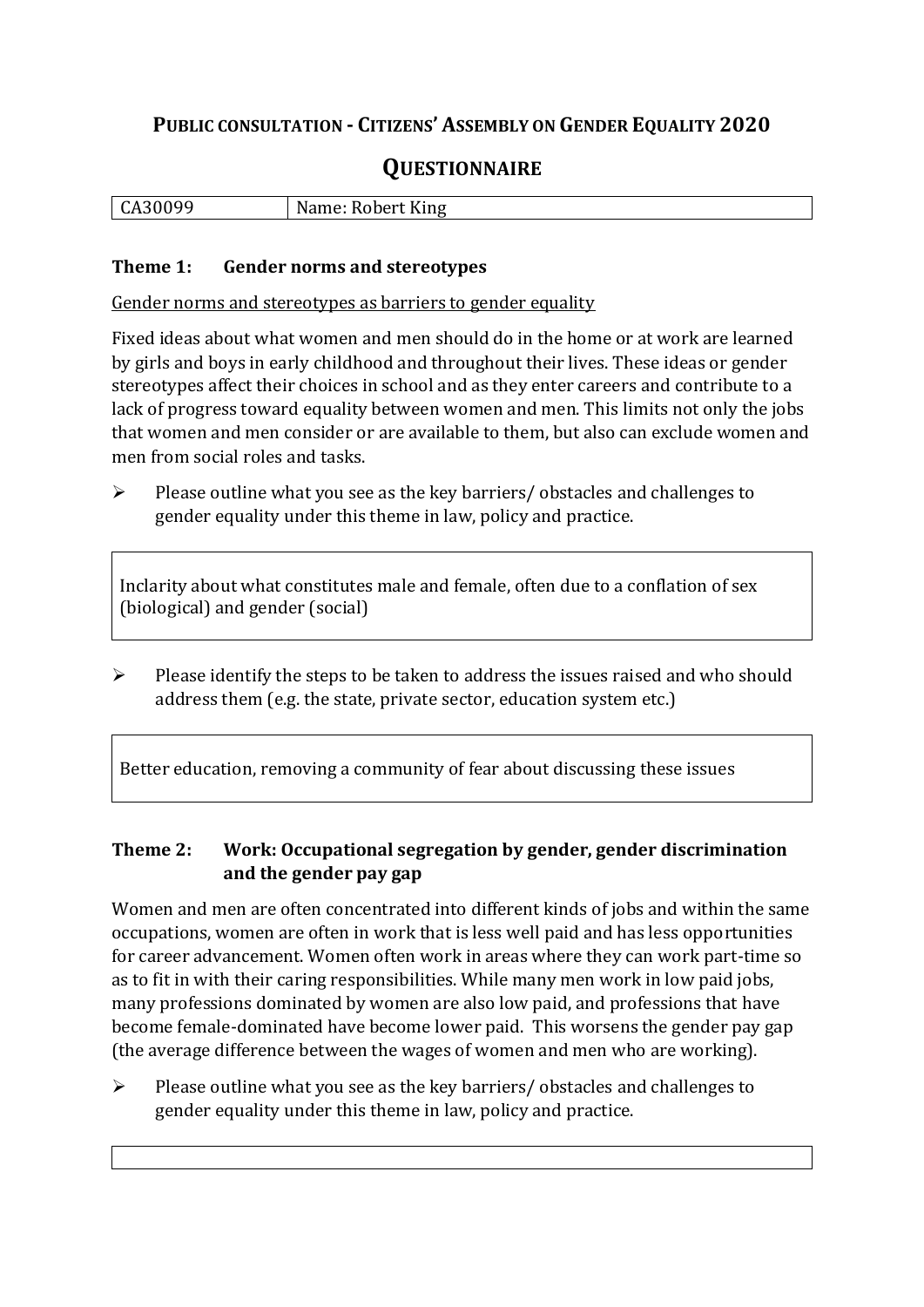One is that a gender pay gap needs to account for life choices taken in a free capitalist society, and we need to work out whether we want women in the workplace more (which is going to need child care) and/or whether we will value child care (e.g. with child support)

➢ Please identify the steps to be taken to address the issues raised and who should address them (e.g. the state, private sector, education system etc.)

All need to address these, but the private sector will only do so if incentivised

#### **Theme 3. Care, paid and unpaid, as a social and family responsibility**

Care -- the social responsibility of care and women and men's co responsibility for care, especially within the family

Women remain disproportionately responsible for unpaid care and often work in poorly paid care work. For working parents or [lone parents,](https://aran.library.nuigalway.ie/bitstream/handle/10379/6044/Millar_and_Crosse_Activation_Report.pdf?sequence=1&isAllowed=y) balancing paid work with parenting and or caring for older and dependent adults presents significant challenges. Women are [most disadvantaged by these challenges,](https://eige.europa.eu/gender-equality-index/game/IE/W) yet men also suffer from lack of opportunities to share parenting and caring roles. Despite recent legislation and policy initiatives to support early years parental care, [inequalities in the distribution of unpaid](https://www.ihrec.ie/app/uploads/2019/07/Caring-and-Unpaid-Work-in-Ireland_Final.pdf)  [care](https://www.ihrec.ie/app/uploads/2019/07/Caring-and-Unpaid-Work-in-Ireland_Final.pdf) continue between women and men. The cost of childcare has been identified as a particular barrier to work for women alongside responsibilities of caring for older relatives and dependent adults.

➢ Please outline what you see as the key barriers/ obstacles and challenges to gender equality under this them in law, policy and practice.

Interesting question. We focus on early care, but later care is also (often) unpaid. As men tend to live shorter lives and they marry older this often means that women are caring for elderly men with little support. This is a serious issue

 $\triangleright$  Please identify the steps to be taken to address the issues raised and who should address theme (e.g. the state, private sector, education system etc.)

Blimey. Big questions! With an ageing population we are going to need an influx of young people. I would suggest career paths for child care (as with scandic countries) and encouraging of immigration (especially of the sort of people the UK is currently rejecting)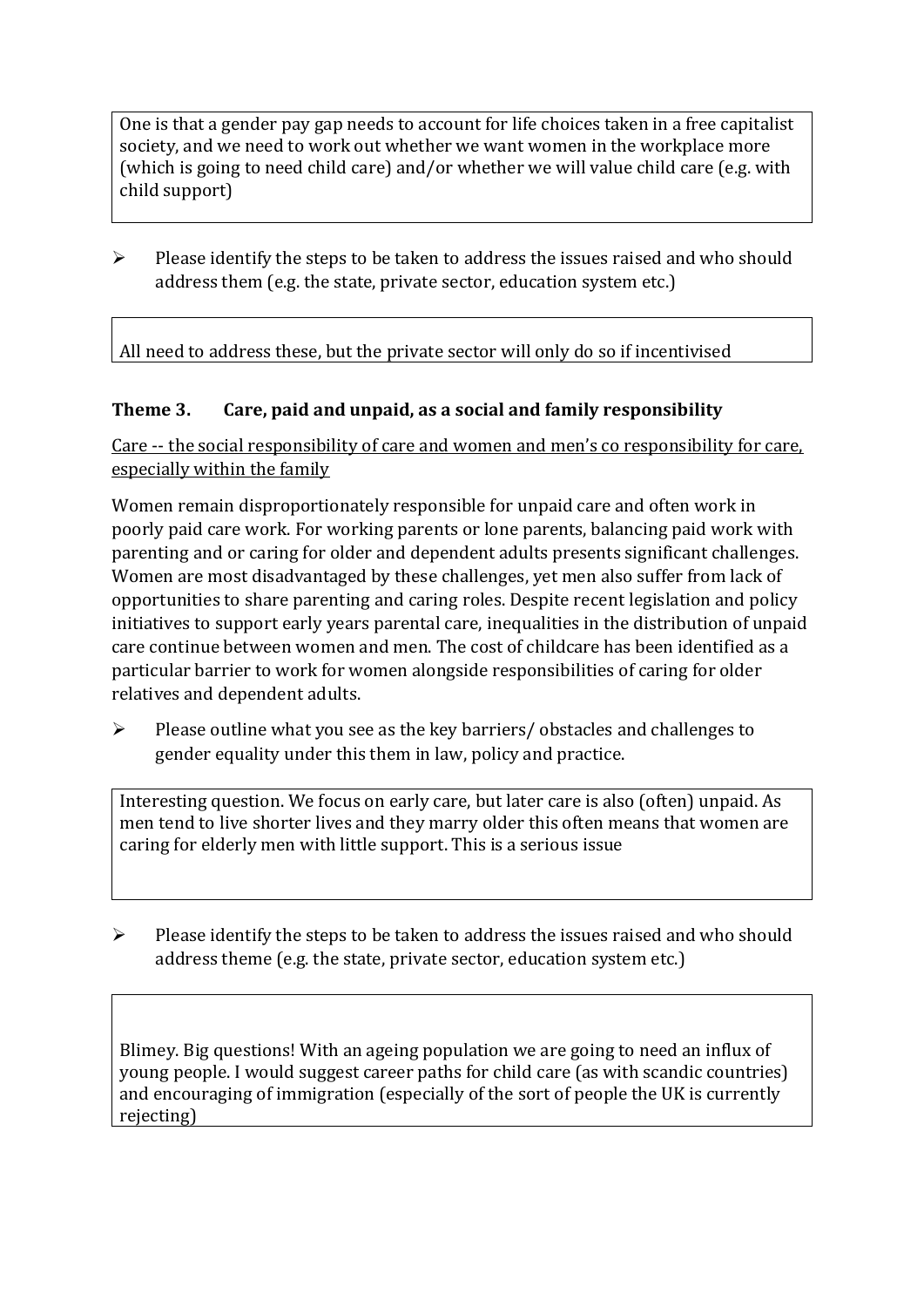## **Theme 4: Women's access to, and representation in, public life and decision making**

Ensure women's participation and representation in decision-making and leadership in the workplace, political and public life

Women are systematically underrepresented in leadership in [economic](https://eige.europa.eu/gender-equality-index/2019/compare-countries/power/2/bar) and [political](https://eige.europa.eu/gender-equality-index/2019/compare-countries/power/1/bar)  [decision-](https://eige.europa.eu/gender-equality-index/2019/compare-countries/power/1/bar)making. Despite the introduction of a candidate gender quota (through the system of party funding) for national political office, and [initiatives](https://betterbalance.ie/) to support women's access to corporate decision-making roles, men continue to dominate leadership positions. There are also issues to be considered around how media represents women and men.

➢ Please outline what you see as the key barriers/ obstacles and challenges to gender equality under this theme in law, policy and practice.

It's a competition.

➢ Please identify the steps to be taken to address the issues raised and who should address them (e.g. the state, private sector, education system etc.)

If you don't want it to be competitive then cap salaries.

#### **5. Where does gender inequality impact most?**

To conclude we would be interested in your response to the following question: In which area do you think gender inequality matters most?

Please rank the following in order of importance, 1 being the most important:

| Paid work                | 3 |
|--------------------------|---|
| Home & family life       | 5 |
| Education                |   |
| Politics and public life | 2 |
| Media                    | 6 |
| Caring for others        |   |
|                          |   |

Other - please elaborate